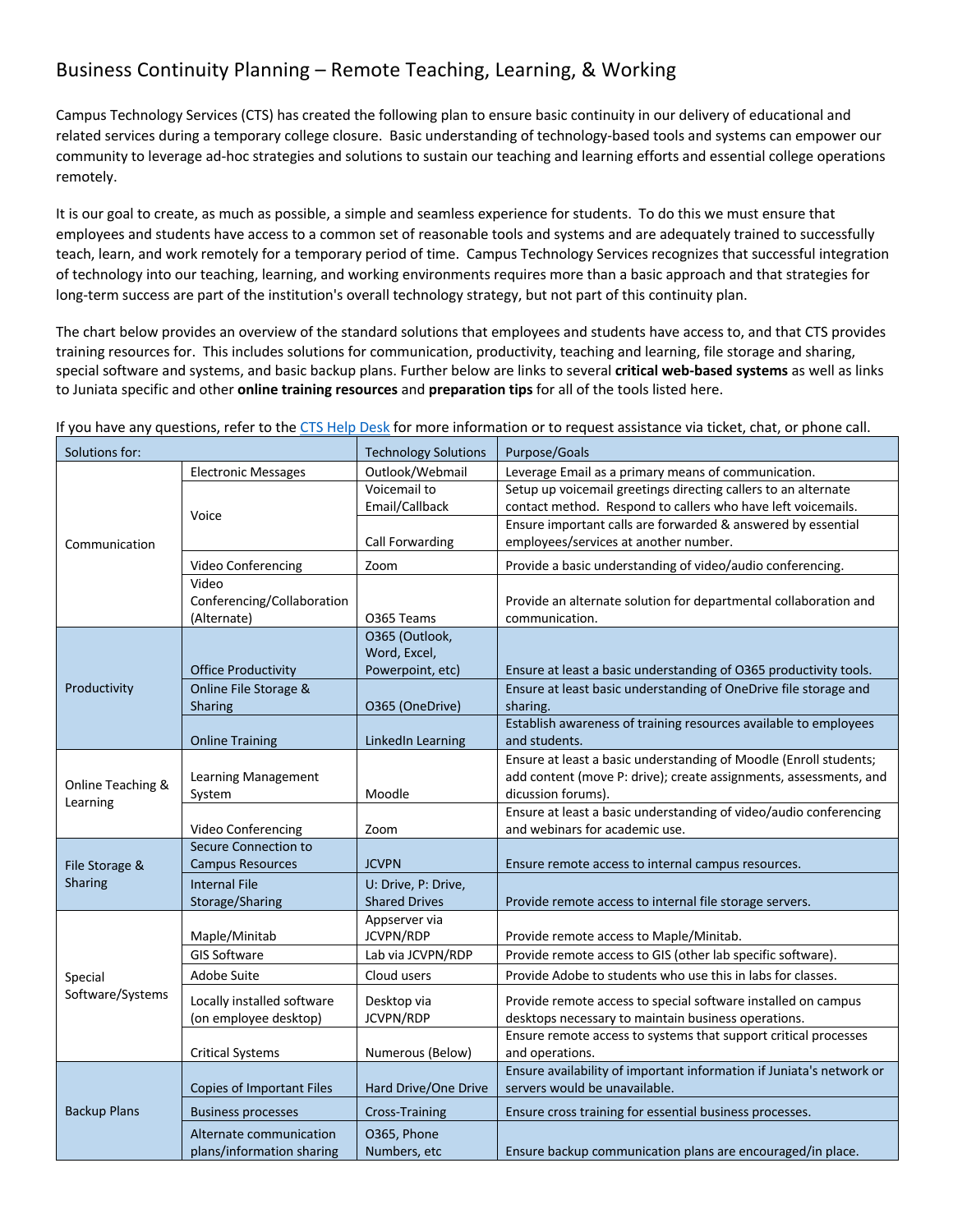Links to Critical Web-based Systems:

| Colleague (requires JCVPN) | https://aisui5.juniata.edu:8447/ui/home/index.html    |  |  |
|----------------------------|-------------------------------------------------------|--|--|
| Self-Service               | https://selfservice.juniata.edu/Student/Account/Login |  |  |
| Arch                       | https://arch.juniata.edu                              |  |  |
| Moodle                     | https://moodle.juniata.edu                            |  |  |
| Webmail                    | https://outlook.office.com                            |  |  |
| <b>Basecamp</b>            | https://juniata.pharos360.com/                        |  |  |
| Library                    | https://libguides.juniata.edu/Home                    |  |  |
| Tech Support/Work Orders   | http://help.juniata.edu                               |  |  |
| Juniata's Website          | http://www.juniata.edu                                |  |  |
| <b>ADP</b>                 | https://workforcenow.adp.com/workforcenow/login.html  |  |  |
| 0365                       | https://login.microsoftonline.com                     |  |  |
| Password Reset             | https://accounts.juniata.edu                          |  |  |

## Basic How-Tos:

NOTE: The link to LinkedIn Learning training referenced below is: http://bit.ly/JCTraining-OnlineTools

|                       |            | How to get   |                   |                 |                                                      |
|-----------------------|------------|--------------|-------------------|-----------------|------------------------------------------------------|
|                       | Technology | to           | Juniata Specific  | More            |                                                      |
| <b>Solutions For:</b> | Solutions  | resources    | Training/How-to   | <b>Training</b> | <b>Preparation Tips</b>                              |
|                       |            |              | http://help.junia |                 |                                                      |
|                       |            | https://outl | ta.edu/view arti  |                 | Test access to email from off campus. Make sure      |
| Electronic            | Outlook/   | ook.office.c | cle.php?article=1 | LinkedIn        | your Multi-Factor Authentication is set to a device  |
| <b>Messages</b>       | Webmail    | om           | 1                 | Learning        | you will have access to remotely.                    |
|                       |            |              | http://help.junia |                 |                                                      |
|                       | Voicemail  | In your      | ta.edu/view arti  |                 | Know your PIN & be prepared to change your           |
|                       | to Email/  | Outlook      | cle.php?article=3 |                 | greeting directing callers to an alternate way to    |
|                       | Callback   | inbox        | 4                 | <b>No</b>       | reach you. Check and answer voicemail messages.      |
| Voice                 |            |              | http://help.junia |                 |                                                      |
|                       |            | Setup at     | ta.edu/view arti  |                 | Identify essential phone numbers/personnel;          |
|                       | Call       | Office       | cle.php?article=3 |                 | decide what external number to forward to and be     |
|                       | Forwarding | Phone        | $\overline{a}$    | <b>No</b>       | prepared to do so.                                   |
|                       |            |              | https://moodle.j  |                 |                                                      |
|                       |            | https://zoo  | uniata.edu/cours  |                 |                                                      |
| Video                 | Zoom -     | m.us/pricin  | e/view.php?id=5   | LinkedIn        | Set up free Zoom account and learn how to hold       |
| Conferencing          | Free       | g            | 26                | Learning        | virtual meetings/lectures with your students.        |
| Video                 |            |              |                   |                 | Learn how to use O365 Teams via O365 for video       |
| Conferencing/         |            | https://logi |                   |                 | conferencing and department collaboration. If this   |
| Collaboration         | 0365       | n.microsoft  |                   | LinkedIn        | is a requirement for your job, make sure your        |
| (Alternate)           | Teams      | online.com   | N/A               | Learning        | computer has a microphone and speakers.              |
|                       | 0365 -     |              |                   |                 |                                                      |
|                       | Outlook,   |              |                   |                 |                                                      |
|                       | Word,      | https://logi |                   |                 |                                                      |
| Office                | Excel,     | n.microsoft  |                   | LinkedIn        | Login to O365 and ensure basic understanding of      |
| Productivity          | PowerPoint | online.com   | N/A               | Learning        | O365 productivity tools.                             |
|                       |            |              |                   |                 |                                                      |
|                       |            |              | http://help.junia |                 |                                                      |
| <b>Online File</b>    |            | https://logi | ta.edu/view arti  |                 | Login, upload important files, share files, use with |
| Storage &             | 0365       | n.microsoft  | cle.php?article=1 | LinkedIn        | students and colleagues if/when needed (NOTE: no     |
| Sharing               | (OneDrive) | online.com   | 22                | Learning        | restricted data can be stored)                       |